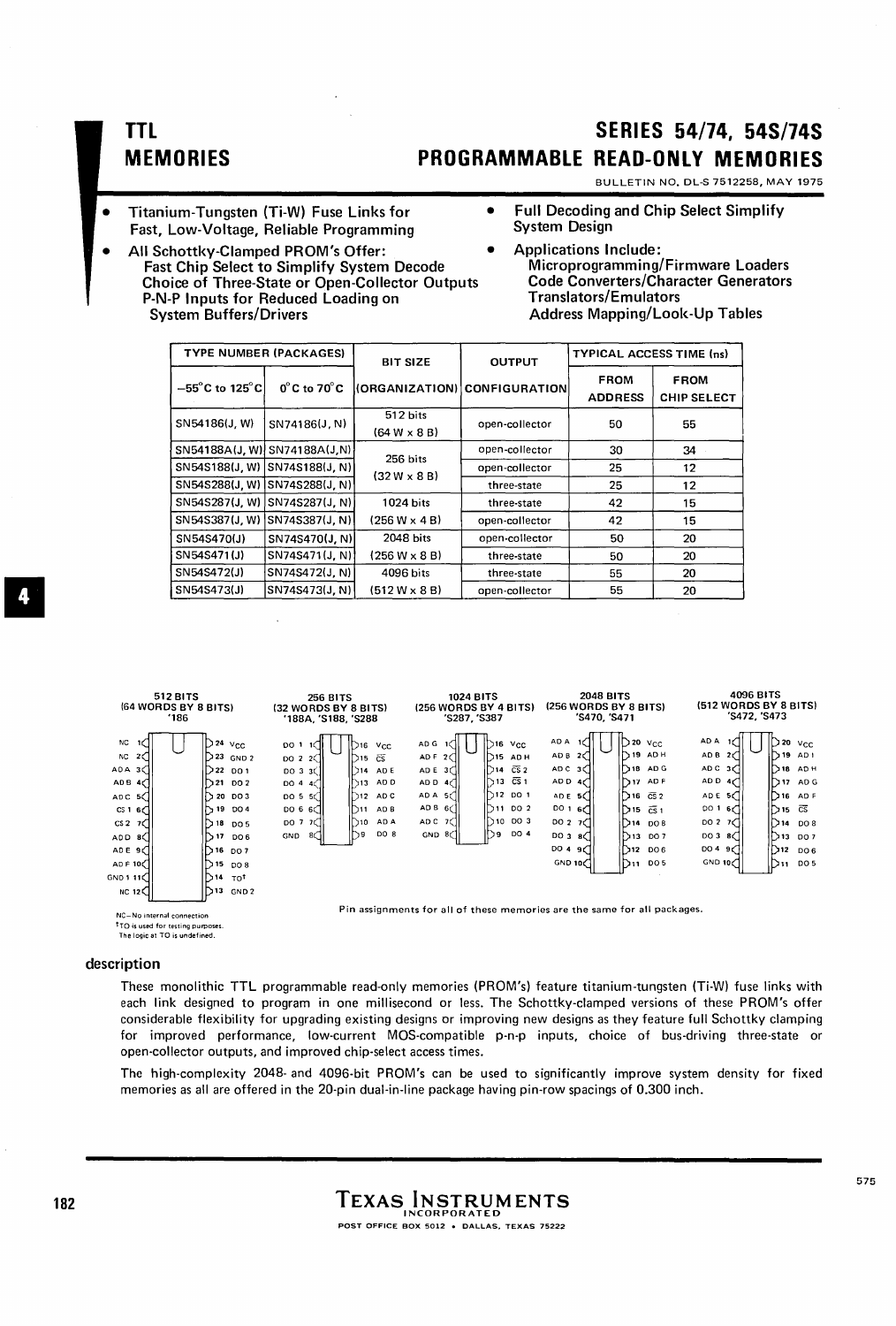## **SERIES 54/74, 54S/74S PROGRAMMABLE READ-ONLY MEMORIES**

#### **description (continued)**

Data can be electronically programmed, as desired, at any bit location in accordance with the programming procedure specified. All PROM's, except the 'S287 and 'S387, are supplied with a low·logic-Ievel output condition stored at each bit location. The programming procedure open-circuits Ti-W metal links, which reverses the stored logic level at selected locations. The procedure is irreversible; once altered, the output for that bit location is permanently programmed. Outputs never having been altered may later be programmed to supply the opposite output level. Operation of the unit within the recommended operating conditions will not alter the memory content.

A low level at the chip-select input(s) enables each PROM except the '186, which is enabled by a high level at both chip-select inputs. The opposite level at any chip-select input causes the outputs to be off.

The three-state output offers the convenience of an open-collector output with the speed of a totem-pole output; it can be bus-connected to other similar outputs yet it retains the fast rise time characteristic of the **TTL** totem-pole output. The open-collector output offers the capability of direct interface with a data line having a passive pull-up.

#### **schematics of inputs and outputs**



**absolute maximum ratings over operating free-air temperature range (unless otherwise noted)** 

| Supply voltage (see Note 1) (edge of contact of the contact of the contact of the contact of the contact of the contact of the contact of the contact of the contact of the contact of the contact of the contact of the conta |  |  |  |  |  |  |  |  |  |  |  |  |  |  |                                    |
|--------------------------------------------------------------------------------------------------------------------------------------------------------------------------------------------------------------------------------|--|--|--|--|--|--|--|--|--|--|--|--|--|--|------------------------------------|
|                                                                                                                                                                                                                                |  |  |  |  |  |  |  |  |  |  |  |  |  |  |                                    |
| Off-state output voltage enterpreteration of the content of the content of the content of the content of the content of the content of the content of the content of the content of the content of the content of the content  |  |  |  |  |  |  |  |  |  |  |  |  |  |  |                                    |
| Operating free-air temperature range: SN54', SN54S' Circuits 55°C to 125°C                                                                                                                                                     |  |  |  |  |  |  |  |  |  |  |  |  |  |  |                                    |
|                                                                                                                                                                                                                                |  |  |  |  |  |  |  |  |  |  |  |  |  |  | SN74', SN74S' Circuits 0°C to 70°C |
| Storage temperature range (edge) and contact the context of the context of the context of the context of the storage formula of $\sim 5^{\circ}$ C to $150^{\circ}$ C                                                          |  |  |  |  |  |  |  |  |  |  |  |  |  |  |                                    |
|                                                                                                                                                                                                                                |  |  |  |  |  |  |  |  |  |  |  |  |  |  |                                    |

NOTE1: Voltage values are with respect to network ground terminal (GND 2 of '186),. For '186 GND 1 and both GND 2 terminals are all connected to system ground except during programming. The supply-voltage rating does not apply during programming of the '188, '188A, or the 5451745 PROM's.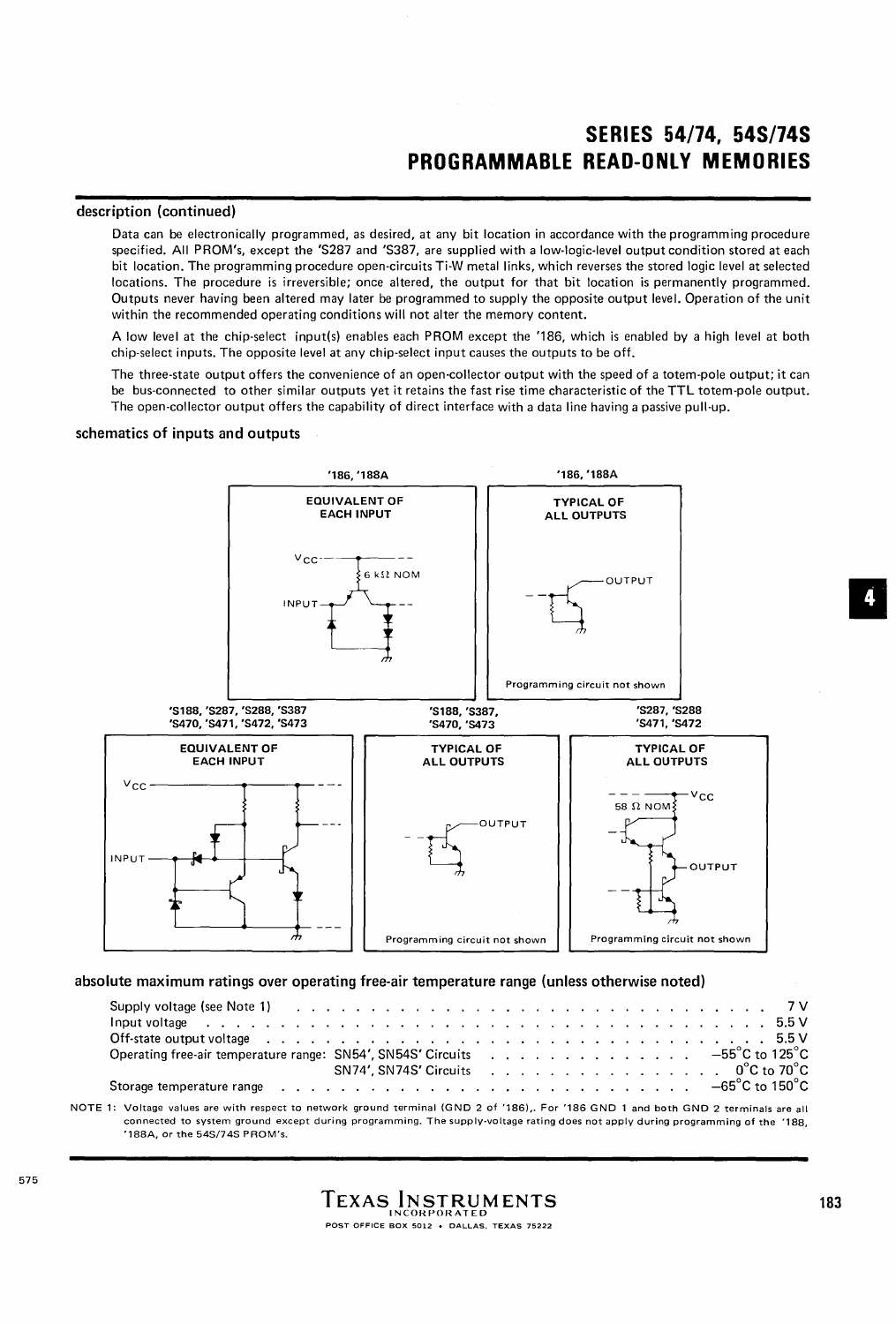# **TYPES SN54186, SN74186 PROGRAMMABLE READ-ONLY MEMORIES**

### recommended conditions for programming

|                                            |            | MIN   | <b>NOM</b>    | <b>MAX</b>       | <b>IUNIT</b> |
|--------------------------------------------|------------|-------|---------------|------------------|--------------|
| Supply voltages (see Note 2)               | $V_{CC}$   | 4.75  | 5             | 5.25             | v            |
|                                            | GND 1      | -5    |               | $-6^{\dagger}$   |              |
|                                            | High level |       | Open circuit  |                  |              |
| Input conditions (see Note 3 and 4)        |            |       | or equivalent |                  |              |
|                                            | Low level  | -5    |               | $-61$            |              |
| Output voltage                             |            |       |               | $-6.5^{\dagger}$ |              |
| Output current, output being programmed    |            | $-95$ | $-120$        | $-130$           | mA           |
| Duration of programming pulse (see Note 5) |            |       |               | 20               | ms           |
| Programming duty cycle                     |            |       | 25            | 35               | %            |
| Free-air temperature                       |            | 0     |               | 55               | $^{\circ}$ C |

 $^{\dagger}$  Absolute maximum ratings.  $^{\dagger}$  Clamp to ensure output does not exceed -0.5 V with respect to GND 1.

- NOTES: 2. Voltage values are with respect to the GNO 2 terminals.
	- 3. The high·level (off) output of a Series 54/74 or 54S/74S open-collector gate with no pull-up resistor meets the requirements for a high-level input condition.<br>4. The low-level input voltage must be within ±0.5 volts of the applied voltage at GND 1.<br>5. Programming is guaranteed if the pulse is applied to the output for 10 ms. Typically, programmi
	-
	-

#### step-by-step programming procedure

Programming the SN54186 or SN74186 is performed individually for each of the 512 bit locations and consists basically of applying a current pulse to each output terminal where a low logic level is to be changed to a high (off) level. The power supply and ground connections described below are designed to ensure that alteration of the memory content occurs during the programming procedure only.

- 1. Connect the memory as shown in Figure 1. To address a particular word in the memory, set the input switches to the binary equivalent of that word where a low logic level is as specified under "recommended conditions for programming" and a high logic level is either an open circuit or connection to an open-collector TTL gate with no pull-up resistor.
- 2. Apply a programming current pulse as specified to the pin associated with the first bit to be changed from a low-level to a high-level output.
- 3. Repeat Step 2 for each high-level output desired in the word addressed (program only one bit at a time). Any bit that is to remain at a low level should have its respective output open-circuited during the entire programming cycle for the addressed word.
- 4. Set the next input address and repeat steps 2 and 3 at a programming duty cycle of 35% maximum. This procedure is repeated for each input address for which a specific output word pattern is desired. A low logic level can always be changed to a high logic level simply by repeating Steps 1 and 2. Once programmed to provide a high logic level, the output cannot be changed to supply a low logic level.
- NOTE: When verification indicates that a bit did not program, repeat steps 2 through 4. If the bit did not program after the second application of a 1-millisecond programming pulse, repeat steps 2 through 4 using programming pulse time of 10 to 20 milliseconds. Regardless of the programming pulse duration, its total average pulse time should be no more than 35% of the programming cycle.



FIGURE 1-PROGRAMMING CONNECTIONS

575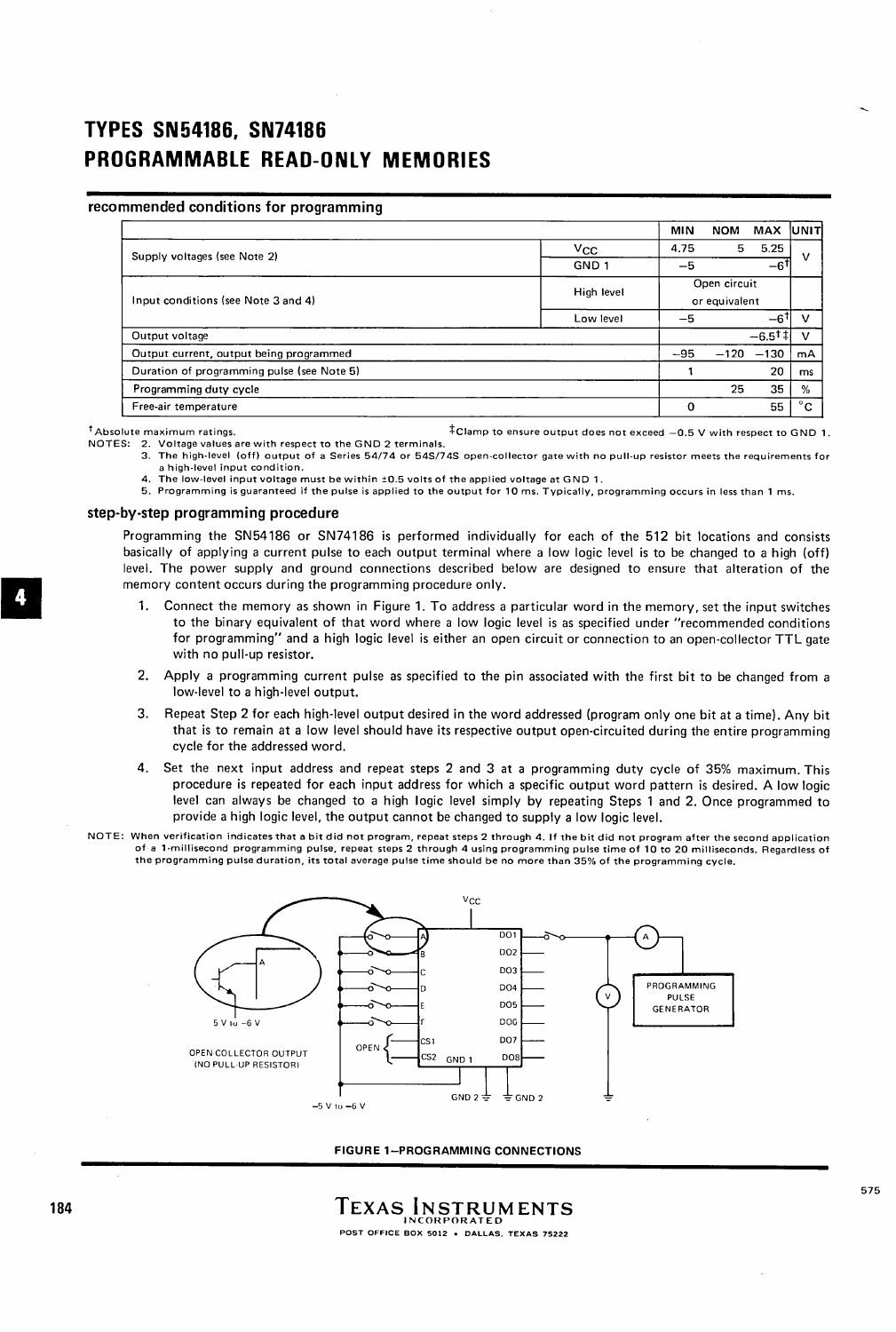# **TYPES SN54188A, SN74188A, AND SERIES 54S/74S PROGRAMMABLE READ-ONLY MEMORIES**

### recommended conditions for programming

|                                                                           |                             | '188A |                  |            |            | <b>SN54S', SN74S'</b> |            | UNIT         |
|---------------------------------------------------------------------------|-----------------------------|-------|------------------|------------|------------|-----------------------|------------|--------------|
|                                                                           |                             | MIN   | <b>NOM</b>       | <b>MAX</b> | <b>MIN</b> | <b>NOM</b>            | <b>MAX</b> |              |
| Supply voltage, V <sub>CC</sub> (see Note 6)                              | Steady state                | 4.75  | 5                | 5.75       | 4.75       | 5                     | 5.75       | v            |
|                                                                           | Program pulse               | 10    | 10.5             | 11         | 10         | 10.5                  | 11 T       |              |
| Input voltage                                                             | High level, V <sub>IH</sub> | 2.4   |                  | 5          | 2.4        |                       | 5          | ν            |
|                                                                           | Low level, V <sub>II</sub>  | 0     |                  | 0.5        | 0          |                       | 0.5        |              |
| Termination of all outputs except the one to be programmed                |                             |       | See load circuit |            |            | See load circuit      |            |              |
|                                                                           |                             |       | (Figure 2)       |            |            | (Figure 2)            |            |              |
|                                                                           |                             |       | 0.25             | $+0.3$     | 0          | 0.25                  | 0.3        | $\mathsf{v}$ |
| Voltage applied to output to be programmed, $V_{O(nr)}$ (see Note 7)      |                             |       |                  | $-0.8$     |            |                       |            |              |
| Duration of V <sub>CC</sub> programming pulse Y (see Figure 3 and Note 8) |                             |       |                  | 20         |            |                       | 20         | ms           |
| Programming duty cycle                                                    |                             |       | 25               | 35         |            | 25                    | 35         | %            |
| Free-air temperature                                                      |                             | 0     |                  | 55         | Ω          |                       | 55         | °c           |

r Absolute maximum ratings.

NOTES: 6. Voltage values are with respect to the GND 2 terminals.<br>7. The '188A, 'S188, 'S288, 'S470, 'S471, 'S472, and 'S473 are supplied with all bit locations containing a low logic level, and<br>programming a bit changes high logic level, and programming a bit changes it to a low logic level.

8. Programming is guaranteed if the pulse applied is 10 ms long. Typically, programming occurs in 1 ms.

#### step-by-step programming procedure

- 1. Apply steady-state supply voltage (V<sub>CC</sub> = 5 V) and address the word to be programmed.
- 2. Verify that the bit location needs to be programmed. If not, proceed to the next bit.
- 3. If the bit requires programming, disable the outputs by applying a high-logic-level voltage to the chip-select input{s).
- 4. Only one bit location is programmed at a time. Connect each output not being programmed to 5 V through 3.9 k $\Omega$ and apply the voltage specified in the table to the output to be programmed. Maximum current out of the programming output supply during programming is 150 mA.
- 5. Step V<sub>CC</sub> to 10.5 V nominal. Maximum supply current required during programming is 750 mA.
- 6. Apply a low-logic-level voltage to the chip-select input(s). This should occur between 10  $\mu$ s and 1 ms after V<sub>CC</sub> has reached its 10.5-V level. See programming sequence of Figure 3.
- 7. After the X pulse time (1 ms) is reached, a high logic level is applied to the chip-select inputs to disable the outputs.
- 8. Within 10  $\mu$ s to 1 ms after the chip-select input(s) reach a high logic level, V<sub>CC</sub> should be stepped down to 5 V at which level verification can be accomplished.
- 9. The chip-select input(s) may be taken to a low logic level (to permit program verification) 10  $\mu$ s or more after VCC reaches its steady-state value of 5 V.
- 10. At a Y pulse duty cycle of 35% or less, repeat steps 1 through 8 for each output where it is desired to program a bit.
- NOTES: A) V<sub>CC</sub> should be removed between program pulses to reduce dissipation and chip temperatures. See Figure 3. B) When verification indicates that a bit did not program, repeat steps 3 through 9. If the bit did not program after the
	- second application of a 1·ms X pulse, repeat steps 3 through 9 using an X pulse time of 10 to 20 ms. Regardless of the X duration, the total average pulse time of Y should be no more than 35% of the programming cycle.



FIGURE 3-VOLTAGE WAVEFORMS FOR PROGRAMMING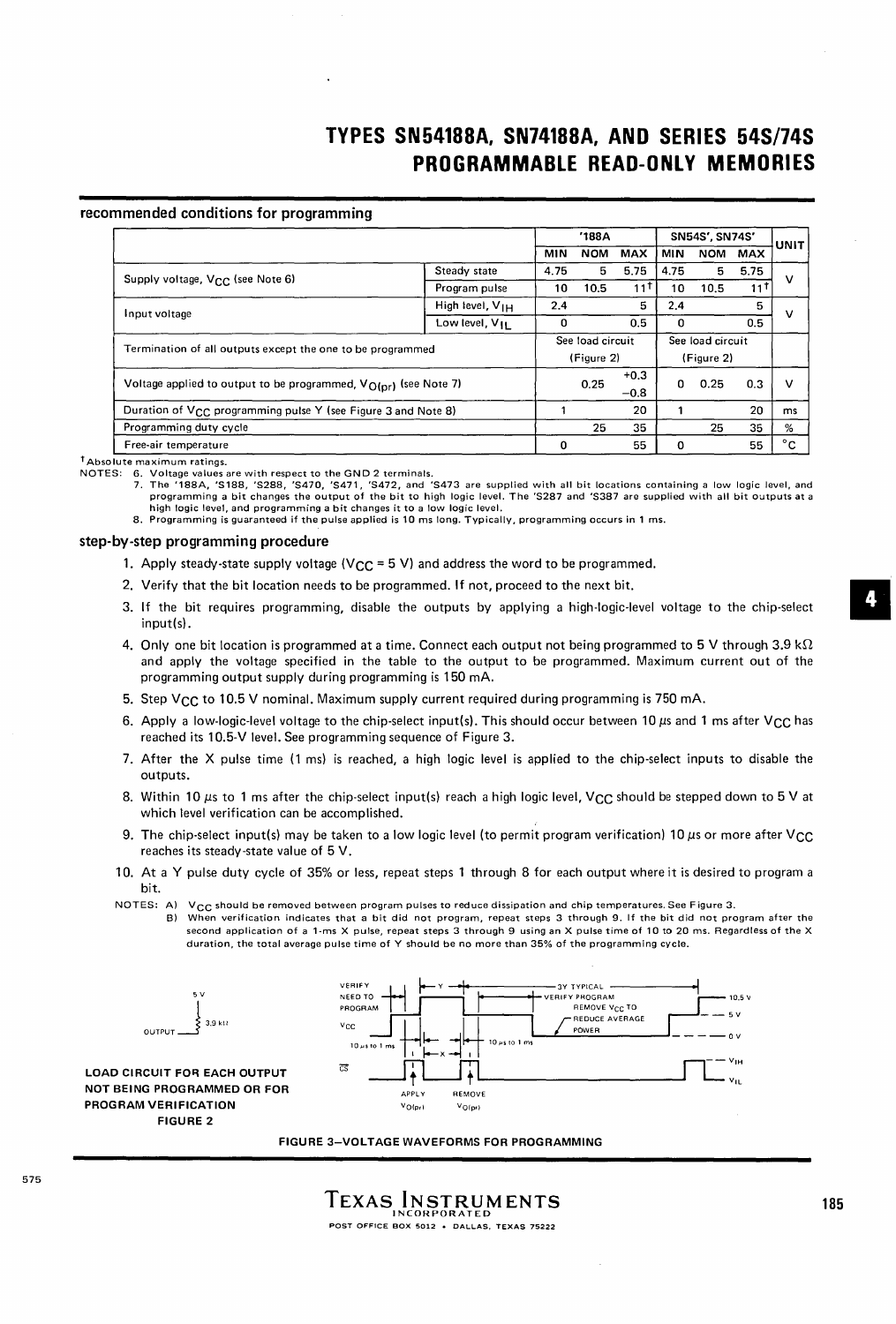# **TYPES SN54186. SN54188A. SN74186. SN74188A PROGRAMMABLE READ-ONLY MEMORIES**

### recommended operating conditions

|                                       |       | SN54186<br><b>SN54188A</b> |                  | SN74186<br><b>SN74188A</b> | UNIT |         |        |
|---------------------------------------|-------|----------------------------|------------------|----------------------------|------|---------|--------|
|                                       | MIN   | <b>NOM</b>                 | MAX              | <b>MIN</b>                 |      | NOM MAX |        |
| Supply voltage, V <sub>CC</sub>       | 4.5   |                            | 5.5 <sub>1</sub> | 4.75                       | 5    | 5.25    | ν      |
| High-level output voltage, VOH        |       |                            | 5.5              |                            |      | 5.5     |        |
| Low-level output current, IOL         |       |                            | 12               |                            |      | 12      | mA     |
| Operating free-air temperature, $T_A$ | $-55$ |                            | 125              |                            |      | 70      | $\sim$ |

## electrical characteristics over recommended operating free-air temperature range (unless otherwise noted)

|                 | <b>PARAMETER</b>                          | <b>TEST CONDITIONS</b>                                         |                                                |                  | '186           |      |            |     | UNIT     |        |              |
|-----------------|-------------------------------------------|----------------------------------------------------------------|------------------------------------------------|------------------|----------------|------|------------|-----|----------|--------|--------------|
|                 |                                           |                                                                |                                                |                  | MIN            | TYP‡ | <b>MAX</b> | MIN | TYP# MAX |        |              |
| $V_{1H}$        | High-level input voltage                  |                                                                |                                                |                  | $\overline{2}$ |      |            | 2   |          |        | $\mathsf{v}$ |
| $V_{IL}$        | Low-level input voltage                   |                                                                |                                                |                  |                |      | 0.8        |     |          | 0.8    | v            |
| $v_{\rm IK}$    | Input clamp voltage                       |                                                                | $V_{\text{CC}}$ = MIN, $I_1$ = -12 mA          |                  |                |      | $-1.5$     |     |          | $-1.5$ | v            |
|                 | High-level output current                 | $V_{CC}$ = MIN, $V_{IH}$ = 2V,                                 |                                                | $V_{OH} = 2.4 V$ |                |      | 100        |     |          |        |              |
| ≀он             |                                           | $V_{II} = 0.8 V$                                               |                                                | $V_{OH} = 5.5 V$ |                |      | 200        |     |          | 100    | μA           |
| Vol             | Low-level output voltage                  | $V_{\text{CC}}$ = MIN, $V_{\text{IH}}$ = 2V,                   | $V_{\text{H}}$ = 0.8 V, $I_{\text{O}}$ = 12 mA |                  |                |      | 0.4        |     |          | 0.45   | $\mathsf{v}$ |
| 11              | Input current at maximum<br>input voltage | $V_{\text{CC}}$ = MAX, $V_{\text{I}}$ = 5.5 V                  |                                                |                  |                |      | 1          |     |          |        | mA           |
| ЧΗ              | High-level input current                  | $V_{CC} = MAX, V_1 = 2.4 V$                                    |                                                |                  |                |      | 40         |     |          | 40     | μA           |
| կը              | Low-level input current                   | $V_{CC}$ = MAX, $V_1$ = 0.4 V                                  |                                                |                  |                |      | $-1$       |     |          | $-1$   | mA           |
|                 | Supply current                            | $V_{CC}$ = MAX, See Note 9                                     |                                                | Both CS at 0 V   |                | 47   | 95         |     |          |        |              |
| <sup>1</sup> CC |                                           |                                                                |                                                | Both CS at 4.5 V |                | 80   | 120        |     |          |        | mA           |
| Іссн            | Supply current, all outputs high          | $V_{CC} = MAX$                                                 |                                                | See Note 10      |                |      |            |     | 50       | 80     |              |
| 'cc∟            | Supply current, all outputs low           |                                                                |                                                | See Note 11      |                |      |            |     | 82       | 110    | mA           |
| $C_{\Omega}$    | Off-state output capacitance              | $V_{\text{CC}} = 5 \text{ V}$ , $V_{\text{O}} = 2 \text{ V}$ . |                                                | $f = 1 MHz$      |                | 6.5  |            |     | 6.5      |        | pF           |

<sup>t</sup> For conditions shown as MIN or MAX, use the appropriate value specified under recommended operating conditions.  $\dagger$ All typical values are at V<sub>CC</sub> = 5 V, T<sub>A</sub> = 25°C.

NOTES: 9. I<sub>CC</sub> of '186 is measured with all outputs open and the address inputs at 4.5 V. Typical values are for 50% of the bits programmed.

10. ICCH of '188A is measured with all inputs at 4.5 V, all outputs open. 11. ICCL of '188A is measured with the chip-select input grounded, all other inputs at 4.5 V, and all outputs open. The typical value

shown is for the worst-case condition of all eight outputs low at one time. This condition may not be possible after the device has been programmed.

switching characteristics,  $V_{CC}$  = 5 V, TA = 25°C

| <b>TYPE</b>   | <b>TEST CONDITIONS</b>                                 | TYP | $t_{\rm a(ad)}$ (ns)<br>Access time from<br>address<br><b>MAX</b> | <b>TYP</b> | $t_a$ (CS/CS) (ns)<br>Access time from<br>chip select (enable time)<br><b>MAX</b> | <b>TYP</b> | $tp_{LH}$ (ns)<br>Propagation delay time,<br>low-to-high-level output<br>from chip select (disable time)<br><b>MAX</b> |
|---------------|--------------------------------------------------------|-----|-------------------------------------------------------------------|------------|-----------------------------------------------------------------------------------|------------|------------------------------------------------------------------------------------------------------------------------|
| $^{\circ}186$ | , C <sub>L</sub> = 30 pF,<br>$R_{L1}$ = 400 $\Omega$ , | 50  | 75                                                                | 55         | 75                                                                                | 40         | 75                                                                                                                     |
| '188A         | $R_{1,2}$ = 600 $\Omega$ , See Figure 4                | 30  | 50                                                                | 34         | 50                                                                                | 23         | 50                                                                                                                     |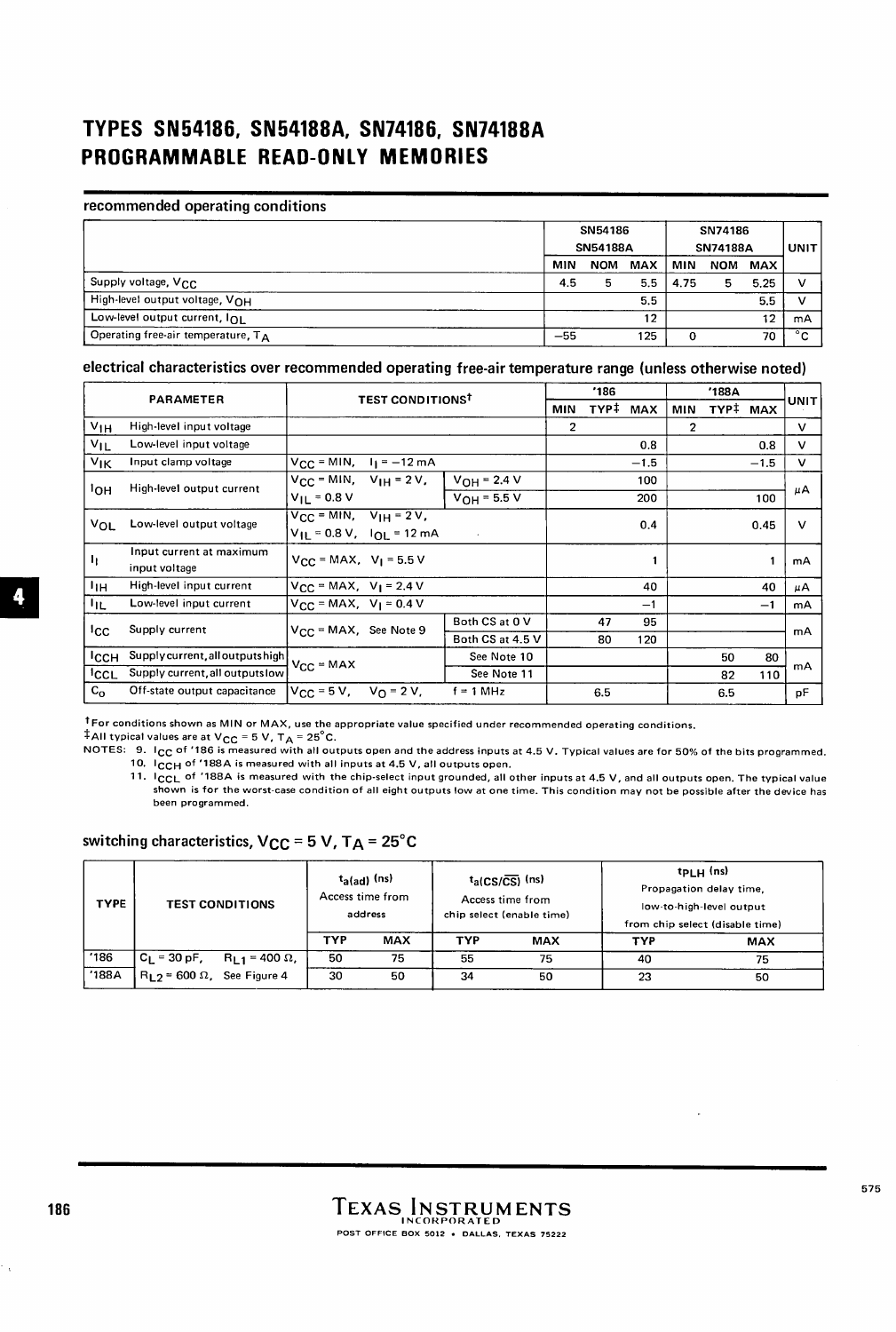## **SERIES 54S/74S PROGRAMMABLE READ-ONLY MEMORIES WITH OPEN-COLLECTOR OUTPUTS**

### recommended operating conditions

|                                       |            |       | 'S188      |            |       | 'S387.<br>'S470, 'S473 |            |    |  |
|---------------------------------------|------------|-------|------------|------------|-------|------------------------|------------|----|--|
|                                       |            | MIN   | <b>NOM</b> | <b>MAX</b> | MIN   | <b>NOM</b>             | <b>MAX</b> |    |  |
| Supply voltage, V <sub>CC</sub>       | Series 54S | 4.5   | 5          | 5.5        | 4.5   |                        | 5.5        | ν  |  |
|                                       | Series 74S | 4.75  | 5          | 5.25       | 4.75  | 5                      | 5.25       |    |  |
| High-level output voltage, VOH        |            |       |            | 5.5        |       |                        | 5.5        | v  |  |
| Low-level output current, InL         |            |       |            | 20         |       |                        | 16         | mA |  |
| Operating free-air temperature, $T_A$ | Series 54S | $-55$ |            | 125        | $-55$ |                        | $125*$     | °c |  |
|                                       | Series 74S | 0     |            | 70         | Ω     |                        | 70         |    |  |

### electrical characteristics over recommended operating free-air temperature range (unless otherwise noted)

|                   | <b>PARAMETER</b>                       | <b>TEST CONDITIONS<sup>T</sup></b> |               |                    | <b>MIN</b>   | TYP# MAX |        | <b>UNIT</b>  |
|-------------------|----------------------------------------|------------------------------------|---------------|--------------------|--------------|----------|--------|--------------|
| V <sub>1H</sub>   | High-level input voltage               |                                    |               |                    | $\mathbf{2}$ |          |        | $\mathsf{v}$ |
| $V_{\text{IL}}$   | Low-level input voltage                |                                    |               |                    |              |          | 0.8    | v            |
| $V_{\mathsf{IK}}$ | Input clamp voltage                    | $V_{CC}$ = MIN,                    |               | $I_1 = -18$ mA     |              |          | $-1.2$ | $\mathbf v$  |
|                   | High-level output current              | $V_{CC} = MIN.$<br>$V_{1H} = 2 V,$ |               | $VOH = 2.4 V$      |              |          | 50     |              |
| ≀он               |                                        | $V_{11} = 0.8 V$                   |               | $V_{OH} = 5.5 V$   |              |          | 100    | μA           |
| VOL               | Low-level output voltage               | $V_{CC} = MIN,$                    |               | $V_{1H} = 2 V_{1}$ |              |          | 0.5    | $\mathbf v$  |
|                   |                                        | $V_{II} = 0.8 V,$                  |               | $I_{OL}$ = MAX     |              |          |        |              |
| h.                | Input current at maximum input voltage | $V_{CC}$ = MAX,                    | $V_1 = 5.5 V$ |                    |              |          |        | mA           |
| Чн                | High-level input current               | $V_{CC}$ = MAX,                    | $V_1 = 2.7 V$ |                    |              |          | 25     | μA           |
| ħш                | Low-level input current                | $V_{\text{CC}}$ = MAX,             | $V_1 = 0.5 V$ |                    |              |          | $-250$ | μA           |
|                   |                                        | $V_{CC}$ = MAX,                    |               | 'S188              |              | 80       | 110    |              |
|                   |                                        | Chip select(s) at $0V$ ,           |               | 'S387              |              | 100      | 135    |              |
| Icc               | Supply current                         | Outputs open,                      |               | 'S470              |              | 110      | 155    | mA           |
|                   |                                        | See Note 12                        |               | 'S473              |              | 120      |        |              |

## switching characteristics over recommended ranges of  $T_A$  and  $V_{CC}$  (unless otherwise noted)

| <b>TYPE</b> | <b>TEST CONDITIONS</b>   | $t_{a(ad)}$ (ns)<br>Access time from<br>address |            | $t_a(\overline{CS})$ (ns)<br>Access time from<br>chip select (enable time) |            | $t_{\text{PLH}}$ (ns)<br>Propagation delay time,<br>low-to-high-level output<br>from chip select (disable time) |     |
|-------------|--------------------------|-------------------------------------------------|------------|----------------------------------------------------------------------------|------------|-----------------------------------------------------------------------------------------------------------------|-----|
|             |                          | TYP‡                                            | <b>MAX</b> | TYP‡                                                                       | <b>MAX</b> | TYP‡                                                                                                            | MAX |
| SN54S188    |                          | 25                                              | 50         | 12                                                                         | 30         | 12                                                                                                              | 30  |
| SN74S188    |                          | 25                                              | 40         | 12                                                                         | 25         | 12                                                                                                              | 25  |
| SN54S387    | $C_1 = 30 pF,$           | 42                                              | 75         | 15                                                                         | 40¢        | 15                                                                                                              | 406 |
| SN74S387    | $R_{1,1} = 300 \Omega$ , | 42                                              | 65         | 15                                                                         | 35         | 15                                                                                                              | 35  |
| SN54S470    | $R_1$ $2 = 600 \Omega$ , | 50                                              | 80         | 20                                                                         | 40         | 15                                                                                                              | 35  |
| SN74S470    | See Figure 4             | 50                                              | 70         | 20                                                                         | 35         | 15                                                                                                              | 30  |
| SN54S473    |                          | 55                                              |            | 20                                                                         |            | 15                                                                                                              |     |
| SN74S473    |                          | 55                                              |            | 20                                                                         |            | 15                                                                                                              |     |

<sup>†</sup> For conditions shown as MIN or MAX, use the appropriate value specified under recommended operating conditions.

‡All typical values are at V<sub>CC</sub> = 5 V, T<sub>A</sub> = 25°C.<br>♦An SN54S387 in the W package operating at free-air temperatures above 108°C requires a heat sink that provides a thermal resistance from<br>Case to free air, R<sub>θCA</sub>, of n

†Tentative speciîications.<br>NOTE 12: The typical values of l<sub>CC</sub> shown are with all outputs low.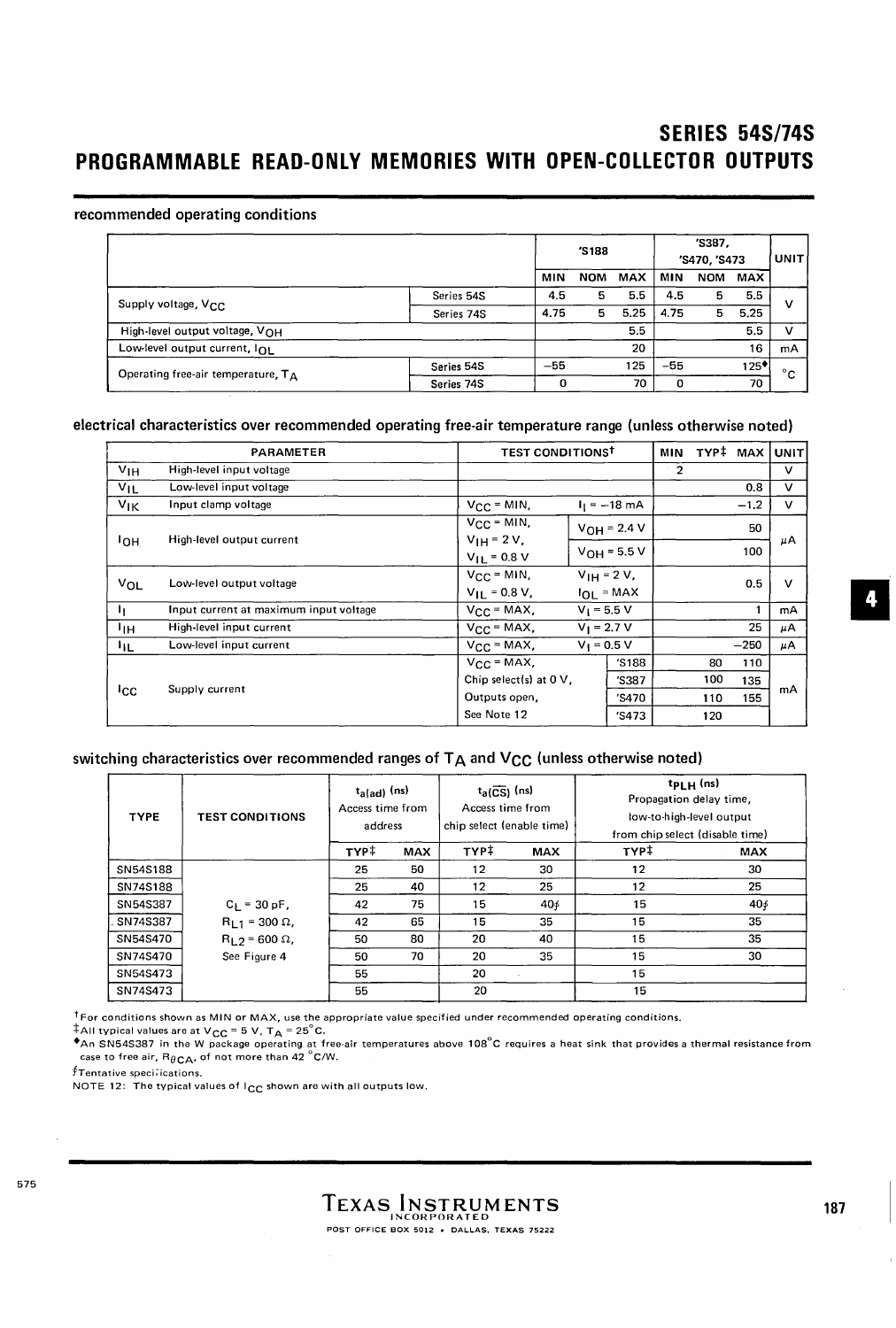# **SERIES 54S/74S PROGRAMMABLE READ-ONLY MEMORIES WITH 3-STATE OUTPUTS**

### recommended operating conditions

|                                           |            |          | 'S287<br>'S471, 'S472 |        |          | 'S288      |        |              |
|-------------------------------------------|------------|----------|-----------------------|--------|----------|------------|--------|--------------|
|                                           |            | MIN      | <b>NOM</b>            | MAX    | MIN      | <b>NOM</b> | MAX    |              |
|                                           | Series 54S | 4.5      | 5                     | 5.5    | 4.5      | 5          | 5.5    | v            |
| Supply voltage, V <sub>CC</sub>           | Series 74S | 4.75     | 5                     | 5.25   | 4.75     | 5          | 5.25   |              |
| High-level output current, $I_{\Omega H}$ | Series 54S |          |                       | $-2$   |          |            | $-2$   |              |
|                                           | Series 74S |          |                       | $-6.5$ |          |            | $-6.5$ | mA           |
| Low-level output current, IOL             |            |          |                       | 16     |          |            | 20     | mA           |
| Operating free-air temperature, $T_A$     | Series 54S | $-55$    |                       | 125    | $-55$    |            | $125*$ | $^{\circ}$ C |
|                                           | Series 74S | $\Omega$ |                       | 70     | $\Omega$ |            | 70     |              |

### electrical characteristics over recommended operating free-air temperature range (unless otherwise noted)

| <b>PARAMETER</b> |                                                         | <b>TEST CONDITIONS<sup>†</sup></b>                                   |                                          | <b>SN54S'</b>  |                  |                   | <b>SN74S'</b>  |                  |                   |              |
|------------------|---------------------------------------------------------|----------------------------------------------------------------------|------------------------------------------|----------------|------------------|-------------------|----------------|------------------|-------------------|--------------|
|                  |                                                         |                                                                      |                                          | <b>MIN</b>     |                  | TYP# MAX          | <b>MIN</b>     | TYP# MAX         |                   | <b>UNIT</b>  |
| V <sub>IН</sub>  | High-level input voltage                                |                                                                      |                                          | $\overline{c}$ |                  |                   | $\overline{2}$ |                  |                   | $\mathsf{v}$ |
| $v_{1L}$         | Low-level input voltage                                 |                                                                      |                                          |                |                  | 0.8               |                |                  | 0.8               | $\mathbf v$  |
| V <sub>IK</sub>  | Input clamp voltage                                     | $V_{CC}$ = MIN,                                                      | $I_1 = -18$ mA                           |                |                  | $-1.2$            |                |                  | $-1.2$            | $\mathbf v$  |
| V <sub>OH</sub>  | High-level output voltage                               | $V_{CC}$ = MIN,<br>$V_{\rm IL}$ = 0.8 V,                             | $V_{\text{IH}} = 2 V,$<br>$I_{OH} = MAX$ | 2,4            | 3.4              |                   | 2,4            | 3.2              |                   | $\mathbf v$  |
| $V_{OL}$         | Low-level output voltage                                | $V_{CC} = MIN,$<br>$V_{\text{H}}$ = 0.8 V,                           | $V_{1H} = 2 V,$<br>$I_{OL}$ = MAX        |                |                  | 0.5               |                |                  | 0.5               | $\mathbf v$  |
| <sup>1</sup> OZH | Off-state output current.<br>high-level voltage applied | $V_{CC}$ = MAX,<br>$V_{\Omega}$ = 2.4 V                              | $V_{1H} = 2 V,$                          |                |                  | 50                |                |                  | 50                | μA           |
| IozL             | Off-state output current,<br>low-level voltage applied  | $V_{CC}$ = MAX,<br>$V_{\Omega} = 0.5 V$                              | $V_{1H} = 2 V$ ,                         |                |                  | $-50$             |                |                  | $-50$             | μA           |
| 4                | Input current at maximum<br>input voltage               | $V_{CC}$ = MAX,                                                      | $V_1 = 5.5 V$                            |                |                  | 1                 |                |                  |                   | mA           |
| ١н               | High-level input current                                | $V_{\text{CC}}$ = MAX,                                               | $V_1 = 2.7 V$                            |                |                  | 25                |                |                  | 25                | μA           |
| ЧL               | Low-level input current                                 | $V_{CC} = MAX,$                                                      | $V_1 = 0.5 V$                            |                |                  | $-250$            |                |                  | $-250$            | μA           |
| los.             | Short-circuit output current §                          | $V_{CC} = MAX$                                                       |                                          | $-30$          |                  | $-100$            | $-30$          |                  | $-100$            | mA           |
| Icc              | Supply current                                          | $V_{\text{CC}}$ = MAX,<br>Chip select(s) at $0 V$ ,<br>Outputs open, | 'S287<br>'S288<br>'S471                  |                | 100<br>80<br>110 | 135<br>110<br>155 |                | 100<br>80<br>110 | 135<br>110<br>155 | mA           |
|                  |                                                         | See Note 12                                                          | 'S472                                    |                | 120              |                   |                | 120              |                   |              |

## switching characteristics over recommended ranges of  $T_A$  and  $V_{CC}$  (unless otherwise noted)

|             | <b>TEST CONDITIONS</b>                                               | $t_{a(ad)}$ (ns)<br>Access time |            | $t_a(\overline{CS})$ (ns)<br>Access time from |            | tpxz (ns)<br>Disable time from |     |  |
|-------------|----------------------------------------------------------------------|---------------------------------|------------|-----------------------------------------------|------------|--------------------------------|-----|--|
| <b>TYPE</b> |                                                                      | from address                    |            | chip select (enable time)                     |            | high or low level              |     |  |
|             |                                                                      | TYP‡                            | <b>MAX</b> | TYP‡                                          | <b>MAX</b> | TYP‡                           | MAX |  |
| SN54S287    | $C_L = 30 pF$ for<br>$t_{a(ad)}$ and $t_{a(CS)}$ ,<br>5 pF for tpxz; | 42                              | 754        | 15                                            | 404        | 12                             |     |  |
| SN74S287    |                                                                      | 42                              | 65         | 15                                            | 35         | 12                             |     |  |
| SN54S288    |                                                                      | 25                              | 50         | 12                                            | 30         | 8                              | 30  |  |
| SN74S288    |                                                                      | 25                              | 40         | 12                                            | 25         | 8                              | 20  |  |
| SN54S471    |                                                                      | 50                              | 80         | 20                                            | 40         | 15                             | 35  |  |
| SN74S471    | $R_L$ = 300 $\Omega$ ;                                               | 50                              | 70         | 20                                            | 35         | 15                             | 30  |  |
| SN54S472    | See Figure 5                                                         | 55                              |            | 20                                            |            | 15                             |     |  |
| SN74S472    |                                                                      | 55                              |            | 20                                            |            | 15                             |     |  |

<sup>1</sup> For conditions shown as MIN or MAX, use the appropriate value specified under recommended operating conditions.<br> $\pm \text{All typical values are at V_{CC} = 5 V, T_A = 25^\circ \text{C}.$ <br>Shot more than one output should be shorted at a time and duration of

188

a